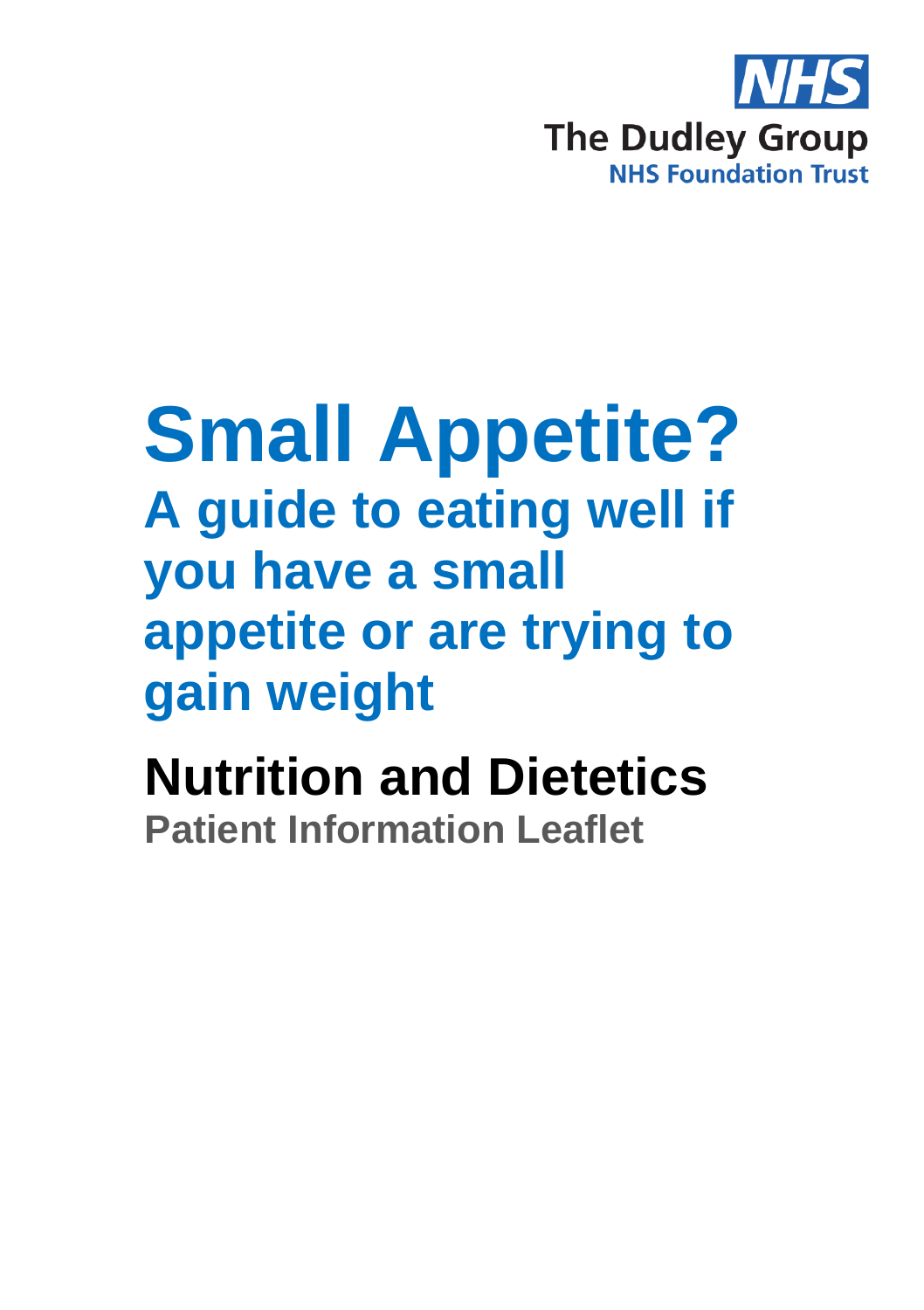If you have a poor appetite, have problems with eating or have lost weight recently, it is important to eat regular high calorie meals and snacks as well as nourishing drinks.

This will help you to either gain weight or prevent further weight loss, to recover from illness or surgery, heal more quickly and reduce the risk of infection.

# **General tips**

- Small and often: if you have a small appetite, aim to have three small meals plus two to three nourishing drinks or snacks in between (aim to eat every two to three hours).
- Avoid low-fat or reduced-sugar foods or drinks. For example, use full-fat (whole) milk instead of skimmed or semi-skimmed milk, and normal butter/margarine/olive oil or sunflower spread rather than low-fat spread.
- Have drinks after meals, rather than before or with meals.
- Try to eat in a relaxed and comfortable environment.
- Aim to drink at least 1200-1500ml (six to eight cups) of fluid daily, ideally 568ml (one pint) of which is full-fat (whole) milk or fortified milk.
- If you have a dry mouth or ill-fitting dentures, soft moist foods will make it easier to eat. Add gravies and sauces to help soften foods.
- If your fruit and vegetable intake is poor, try a glass of orange juice or fruit smoothie to increase your vitamin C and boost your immune system.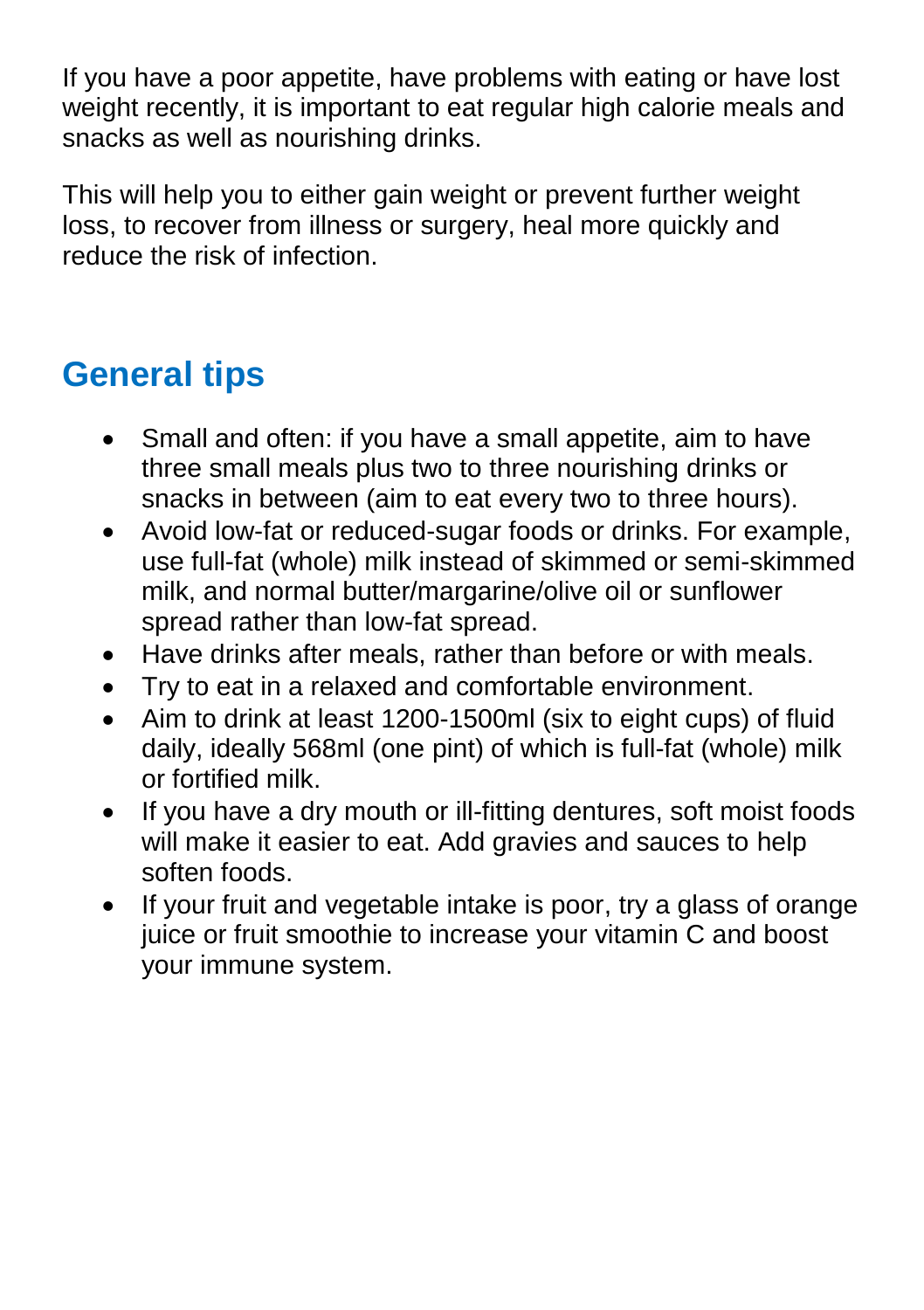## **How can I add calories to drinks and food?**

- You can make fortified milk by adding four heaped tablespoons (about 50g) of dried skimmed milk powder to one pint of full-fat milk. This can be used, for example, in drinks, on cereal, in custard and rice pudding, and in cheese sauce.
- Spread butter/margarine thickly on bread or crackers, and use liberally as follows:
	- o Melt onto vegetables, boiled potatoes or jacket potatoes.
	- $\circ$  Stir into hot pasta or rice.
	- o Stir into baked beans or scrambled eggs.
- Add grated cheese to soups, omelettes, scrambled eggs, baked beans or tinned spaghetti.
- Add cream, ice cream or custard to puddings or fruit (fresh, tinned or stewed).
- Use full fat mayonnaise or cream cheese in addition to usual sandwich fillings.
- Fry foods in oil rather than grill or bake.
- Add double cream or full fat yoghurt to curries and stews and use butter, vegetable oil or ghee generously in cooking.
- Use oil-based dressings on salads.

## **Breakfast ideas**

- Bowl of cereal or porridge with milk/fortified milk/cream and sugar.
- Toast, crumpets or muffins with thickly spread butter or margarine, plus jam, marmalade, peanut butter or egg (scrambled or fried).
- Hot buttered teacakes, hot cross buns or croissants.
- Bacon, sausage and/or egg sandwich.
- Pancakes or waffles with maple syrup or jam.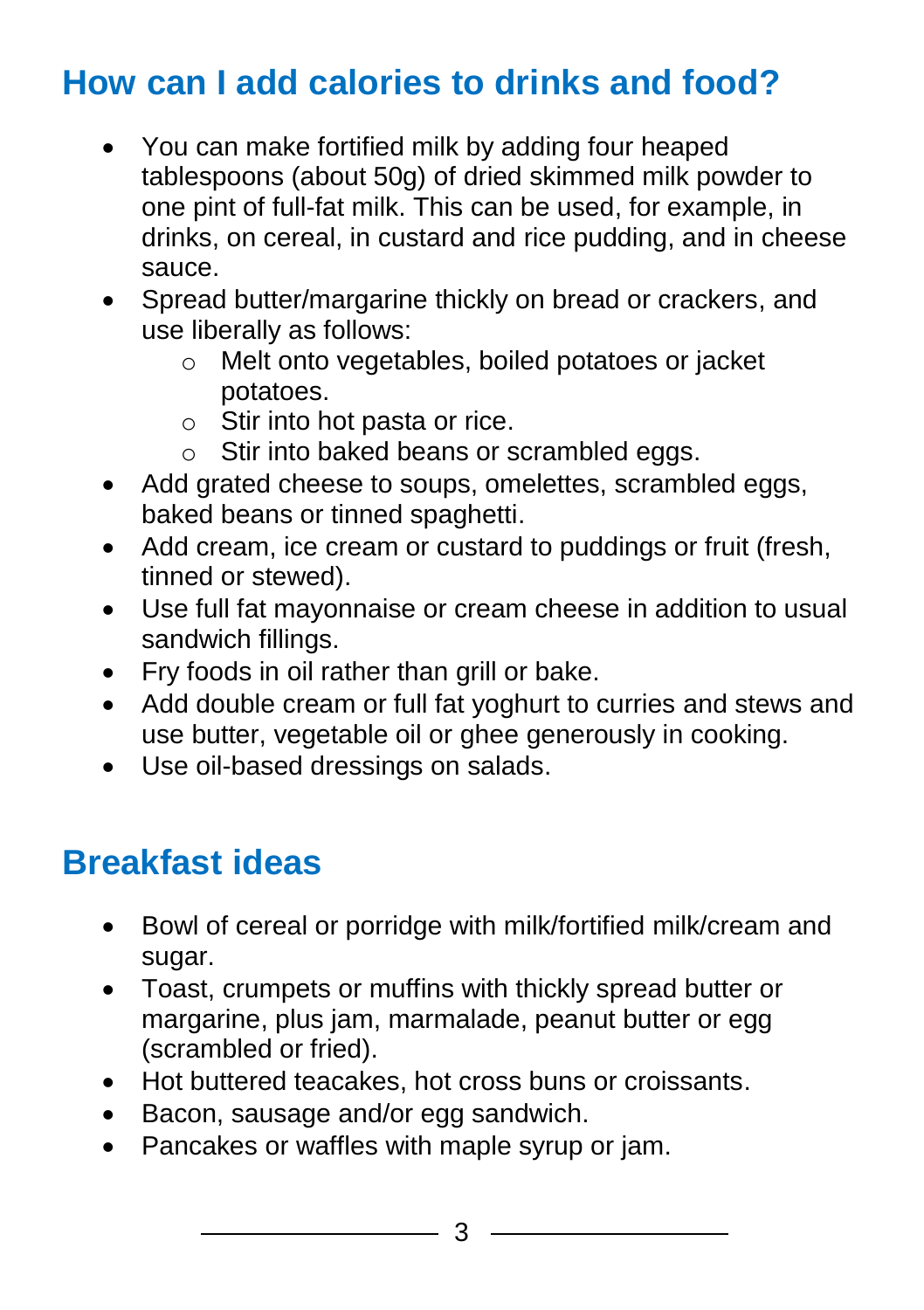## **Meal ideas**

- Sandwiches with meat, corned beef, chicken, tuna, egg or cheese, with pickles, relish or mayonnaise.
- 'Cream of', lentil or bean soups served with bread and butter, or try adding cheese or cream.
- Omelette with extra cheese or ham, with tomatoes, baked beans or bread and butter.
- Buttered toast with cheese, baked beans, egg, pilchards, sardines, bacon or sausage.
- Ravioli or spaghetti on toast try adding extra butter or grated cheese.
- Macaroni cheese or cauliflower cheese try adding extra grated cheese and butter.
- Jacket potato with butter and cheese and beans, cheese or tuna mayonnaise.
- Corned beef hash, cheese and potato pie, quiche, cottage pie, lasagne or fish pie.
- Meat, chicken, fish or vegetarian alternative with cheese or creamy sauce, mashed potatoes with butter/margarine or cream, roast potatoes or chips and vegetables (with butter melted on top).
- Spiced meat/fish/dal (with cream/ghee/oil added), served with rice or chapatti/roti with added butter/margarine/oil or paratha.
- Traditional African/Caribbean soup with peanut butter.
- Traditional African/Caribbean stew served with fried vam, plantain or fried dumplings.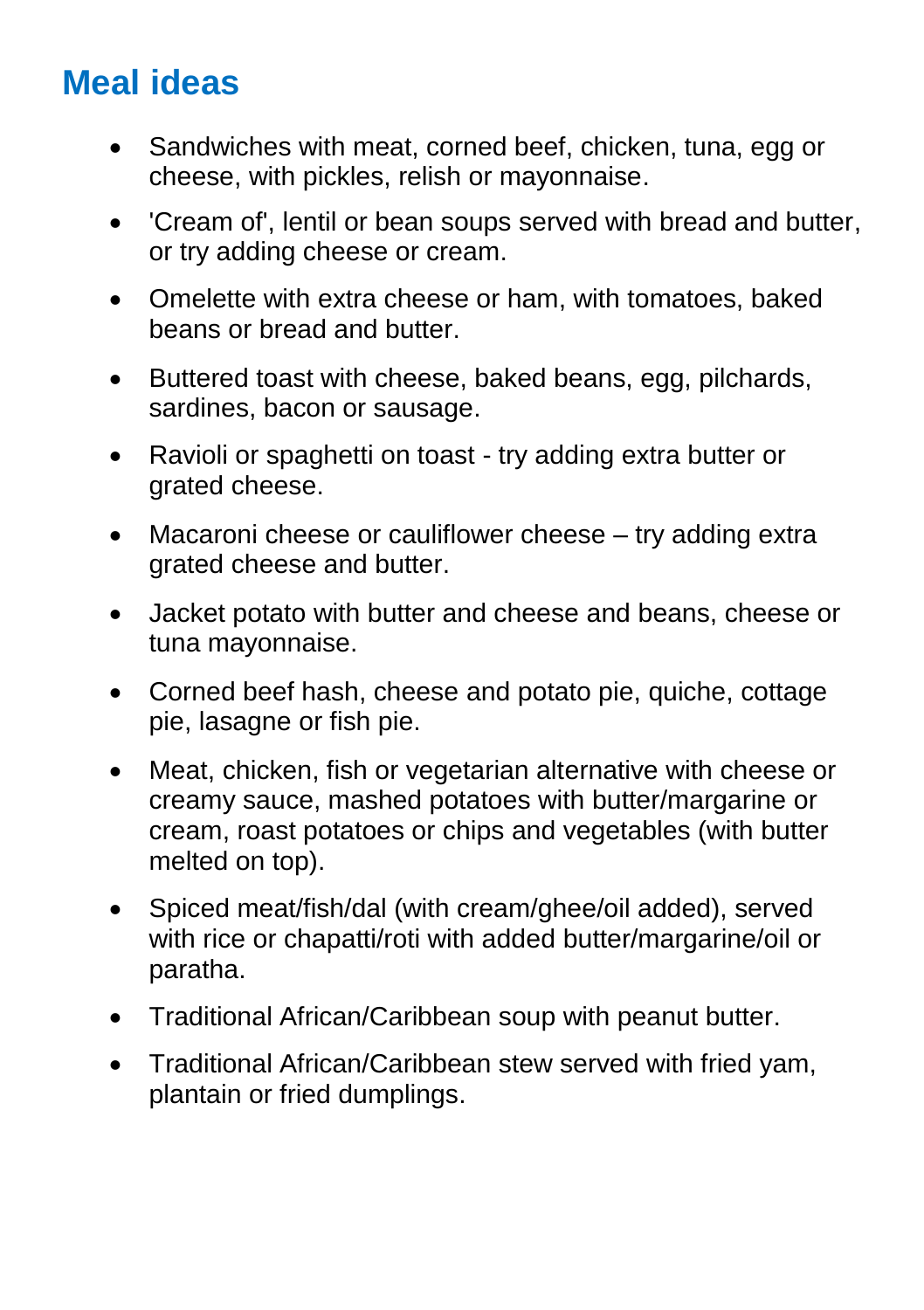# **Pudding ideas**

- **•** Trifle
- Full fat yoghurt, especially greek-style which is higher in protein.
- Rice or other milk-based pudding.
- **•** Custard.
- Milk jelly.
- Chocolate mousse.
- Fromage frais.
- Egg custard.
- Sponge pudding/fruit crumble with custard or cream.
- High calorie ice cream or kulfi.
- Asian cakes and sweets e.g. balushahi and rasgulla.
- Bulla or grata cake.

# **Nourishing snacks and drinks**

- Milky drinks such as coffee, chai tea, malted drinks or hot chocolate.
- Milkshake try adding ice cream to ready-made milkshakes, lassis, or follow the recipe on the next page.
- Small bowl of breakfast cereals with full-fat or fortified milk.
- Small piece of cheese with buttered crackers or slices of apple.
- Nuts (plain, salted, roasted, coated in chocolate or with dried fruit), bombay mix (chevda).
- Mini pork pies, sausage rolls, scotch eggs, spring rolls, pakora, onion bhajis or samosas.
- Peanut butter on toast.
- Small slice of fruit cake or fruit malt loaf/bun with butter; serve with small piece of cheese.
- Small square of flapjack.
- Small bag of chocolate buttons.
- Small mince or fruit pie.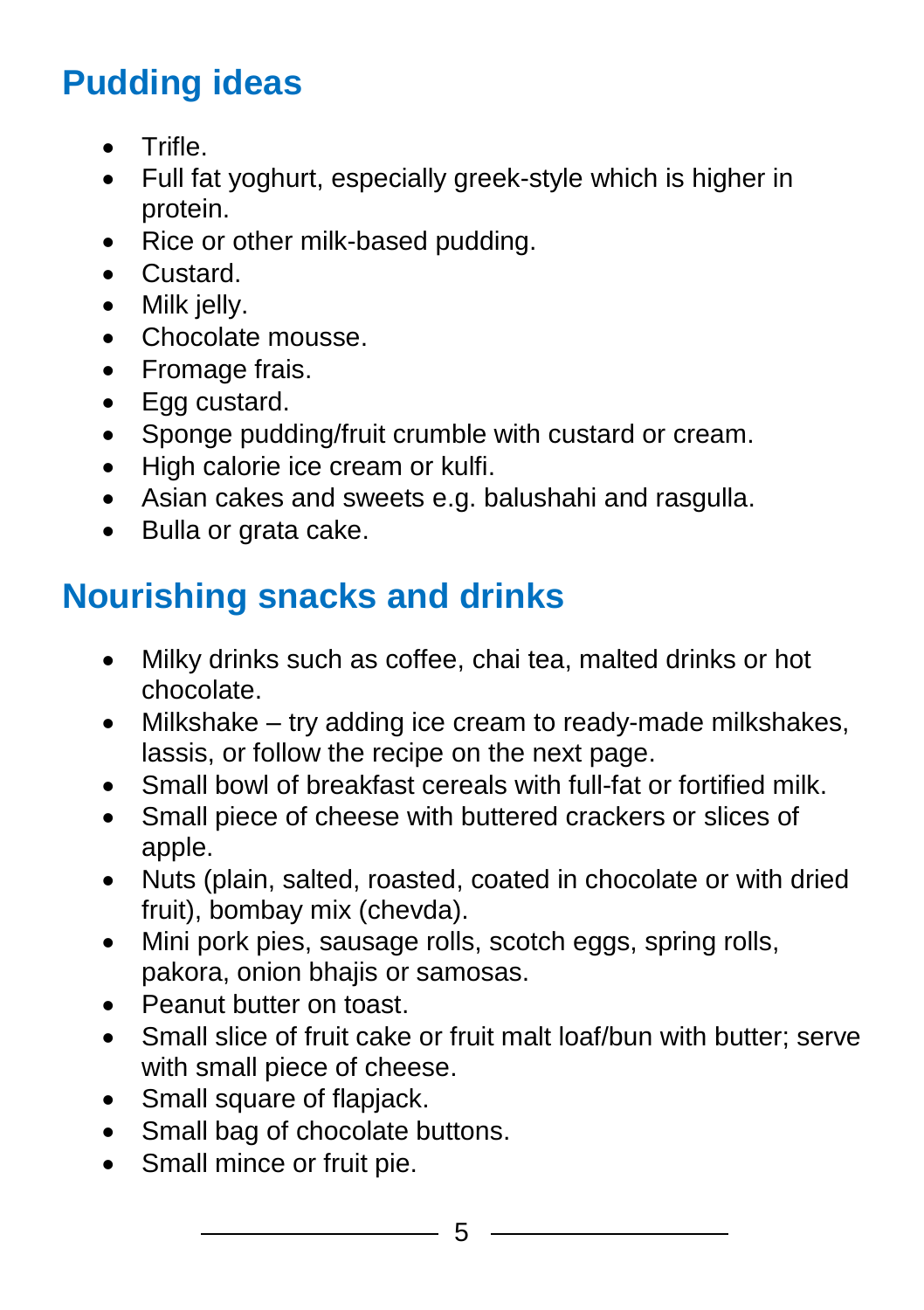## **Homemade high-calorie fortified milkshake recipe:**

| Ingredients                      | <b>Makes two milkshakes</b> |  |
|----------------------------------|-----------------------------|--|
| Double cream                     | 60ml (four tablespoons)     |  |
| Whole milk                       | 180ml (six tablespoons)     |  |
| Vanilla ice cream                | Two small scoops            |  |
| Skimmed milk powder              | 48g (six level              |  |
|                                  | Tablespoons)                |  |
| Estimated calories per milkshake | <b>350 kcal</b>             |  |
| Estimated protein per milkshake  | 14 <sub>q</sub>             |  |

Whisk/blend all of the ingredients together and store in the fridge for a maximum of 24 hours.

Milkshakes may be flavoured with blended fresh fruit (banana/ strawberries), flavouring (e.g. Nesquik, Ovaltine), Nutella or blended chocolate biscuits (e.g. bourbons, Oreos – two **per portion**). Smooth peanut butter can also be blended into the milkshake, which will further increase the protein (and calorie) content.

## **Nutritional supplement drinks**

Another way of increasing your nutritional intake is to try nourishing drinks, such as Meritene®, Complan® and Nurishment, which can be purchased from pharmacies and larger supermarkets.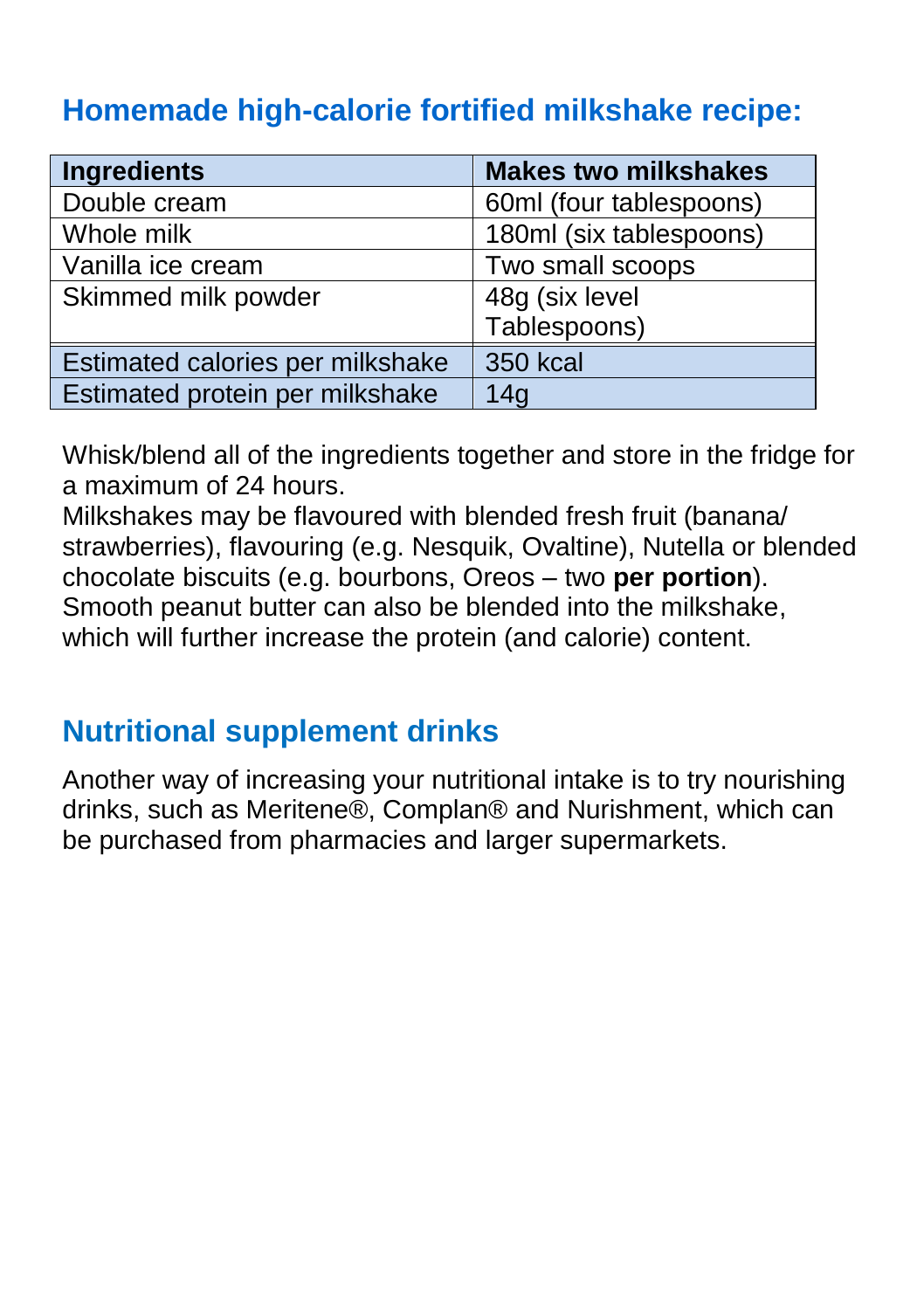## **People with Diabetes**

If you are underweight or have a very poor appetite, improving your nutrition is always a priority.

However, people with Diabetes are often encouraged to avoid sugary foods or drinks, so what should you do?

In the first instance, it is sensible to eat more calories by adding more fat into your diet, as this does not affect your blood glucose (blood sugar) levels (see page 4 **'How can I add calories to drinks and snacks?'**).

If you are very underweight or have a very poor appetite, the main priority is to resolve this, so you can include more foods and drinks containing sugar. Eating and drinking these 'small and often' will minimise the effects on your blood glucose levels.

If your blood glucose levels do increase as a result of doing this, you may need to have your diabetes medication reviewed, or you may need to start on some.

If you need extra support with this, please see page 10.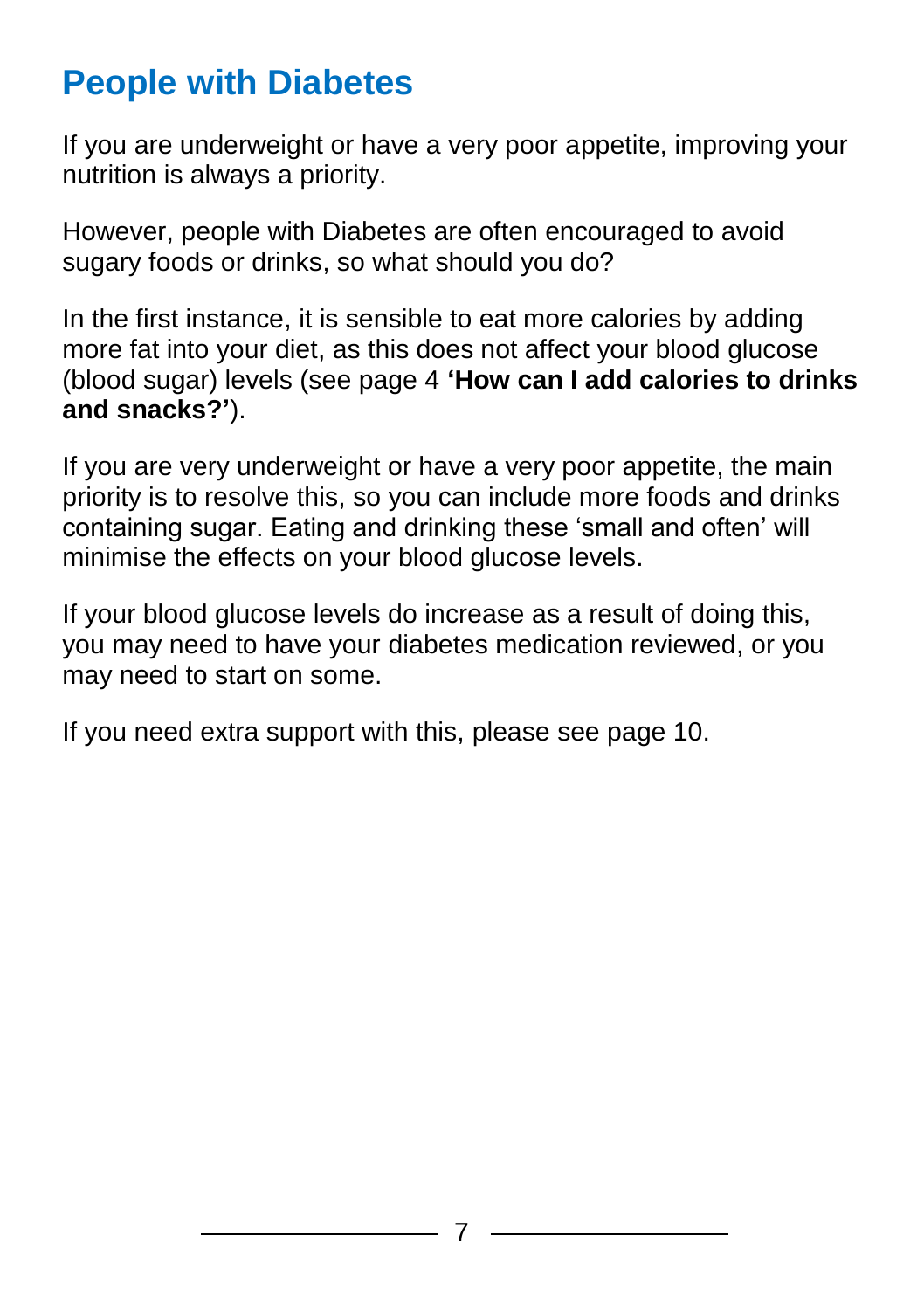#### **Calcium – food facts Δ**

Osteoporosis is a progressive bone disease characterised by low bone mass, and it contributes to at least 85 per cent of all fractures. Calcium is important at all ages for strong bones and teeth. In older people, adequate dietary intake of calcium and vitamin D is required in order to help maintain bone health.

#### **Where is calcium found in the diet?**

The main sources of calcium in our diet are from milk and dairy produce. These sources can provide more than half of our daily requirements for calcium.

#### **How much calcium do I need each day?**

In the UK, if you have been diagnosed with osteoporosis, it is recommended that you aim for 1000mg of calcium a day from dietary sources (from what you eat and drink).

#### **What does that mean?**

To achieve 1000mg of calcium a day, aim for **17 calcium stars** from the following tables:

| Horlicks Original (25g) with 200ml<br>milk                 | ************ |  |
|------------------------------------------------------------|--------------|--|
| Ovaltine Original (25g) with 200ml<br>milk                 | *******      |  |
| Ovaltine Light Chocolate (25g) with<br>milk                | ★★★          |  |
| Milk (all types) one third of a pint<br>(200ml)            | ****         |  |
| Fortified milk (see page 4) one third<br>of a pint (200ml) | *******      |  |
| Cheese (hard) matchbox size (30g)                          | ****         |  |
| Yoghurt (plain / fruit) 150g pot                           | ★★★          |  |
| Rice pudding, half a large tin (200g)                      | ★★★          |  |
| Custard, one serving (120ml)                               | ★★           |  |
| Milk chocolate (50g)                                       | ★            |  |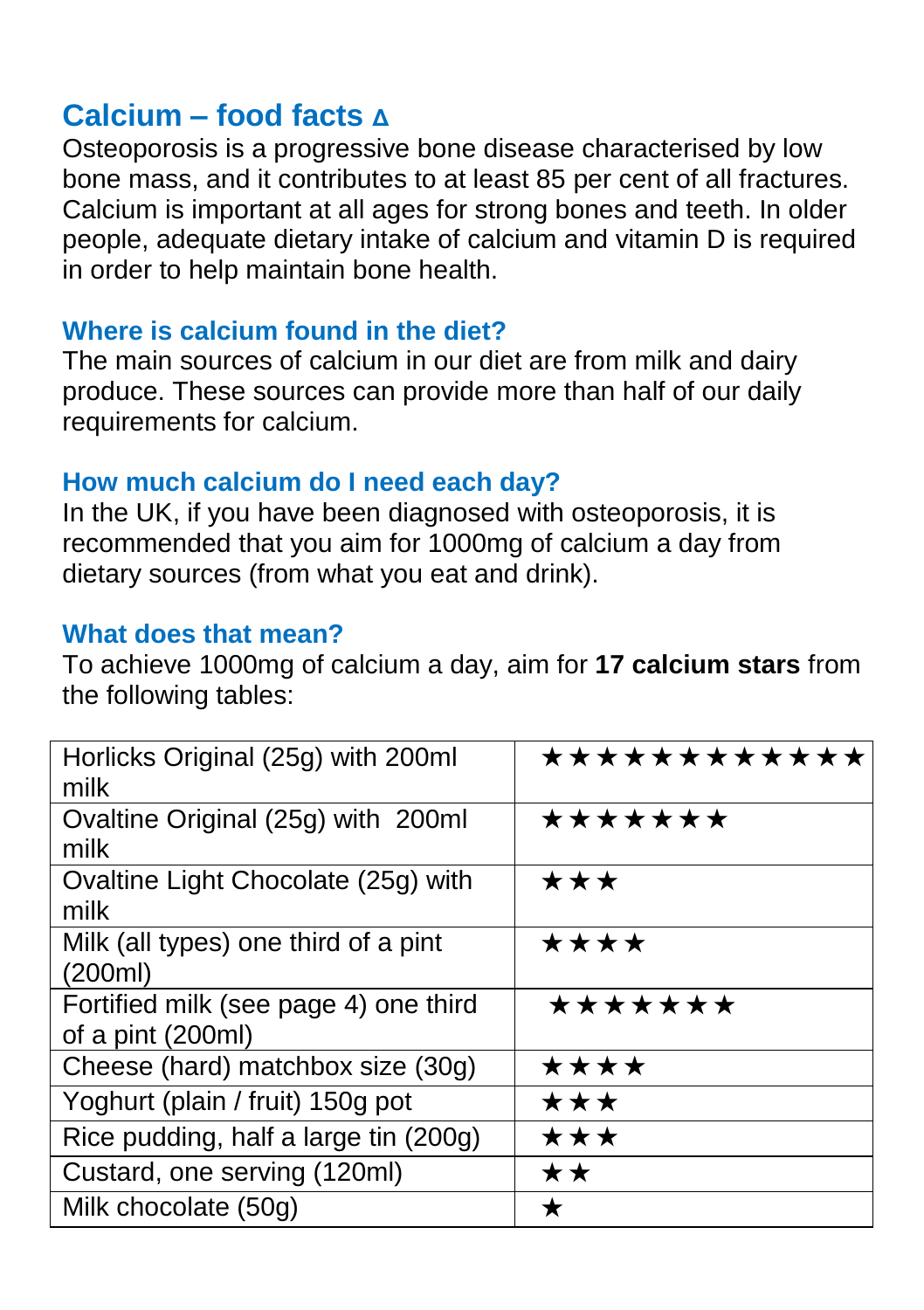#### **What if I do not eat dairy produce?**

Although dairy produce is an excellent source of calcium, it does not suit everyone. Alternative sources of calcium can be found in the following products:

| Calcium-fortified orange juice (250ml)                                                         | ★★★  |
|------------------------------------------------------------------------------------------------|------|
| Sardines (with bones) half a tin (60g)                                                         | **** |
| Calcium-fortified milk alternative (e.g. soy, oat, nut<br>'milks') one third of a pint (200ml) | **** |
| Calcium-fortified cereal (30g)                                                                 | **   |
| Calcium-fortified soy yoghurt, dessert, custard<br>$(125g \text{ pot})$                        | ★★   |
| White bread, two large slices                                                                  |      |
| Orange, one whole                                                                              |      |
| Broccoli, two spears (85g)                                                                     |      |
|                                                                                                |      |

#### 1 star = 60mg calcium  $\star$

**Δ** This information has been adapted from the BDA Calcium Food Fact Sheet.

## **What about vitamin D?**

To make sure that the calcium in our food is absorbed for use in our bones, we need to make sure that we get enough vitamin D. Vitamin D is also important for healthy muscles and teeth. You may benefit from a vitamin D supplement if you are not eating well, as it is difficult to obtain enough from the diet even when you are eating well.

Other factors which can mean you are more likely to need a vitamin D supplement are:

• If you are over the age of 65 years, as your body is not able to make as much vitamin D.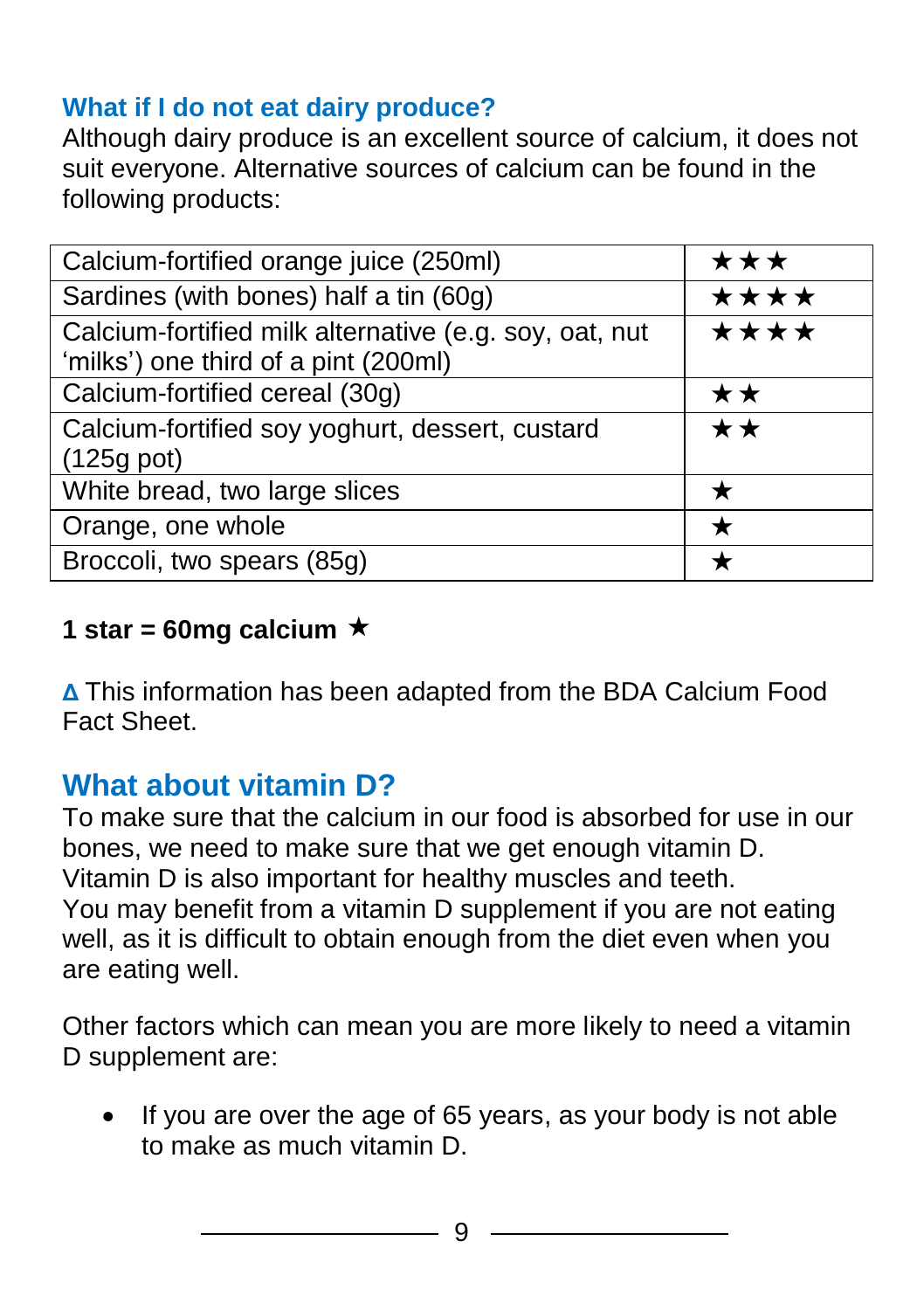- If you do not go outside much or if you cover most of your skin.
- If you have darker skin (for example if you are of African, African-Caribbean or South Asian origin) as this means your body is not able to make as much vitamin D.

National and local guidelines suggest that in these cases you should consider taking a supplement containing 10 micrograms (or 400 IU's) of vitamin D daily, all year round.

If you are over 65 years of age and are housebound or living in a care facility and do not go outside often, then speak to your GP as you may be able to get this on prescription.

## **Still concerned?**

If you are still concerned about your appetite or weight, please contact the healthcare professional who gave you this sheet or your GP.

If you have diabetes and are concerned about your blood glucose levels, it may be necessary for your GP or nurse to review your medication and/or refer you a dietitian if you are not already seeing one. **It is important not to restrict your diet too much if you are not eating well.** Take this diet sheet along to show your GP/nurse.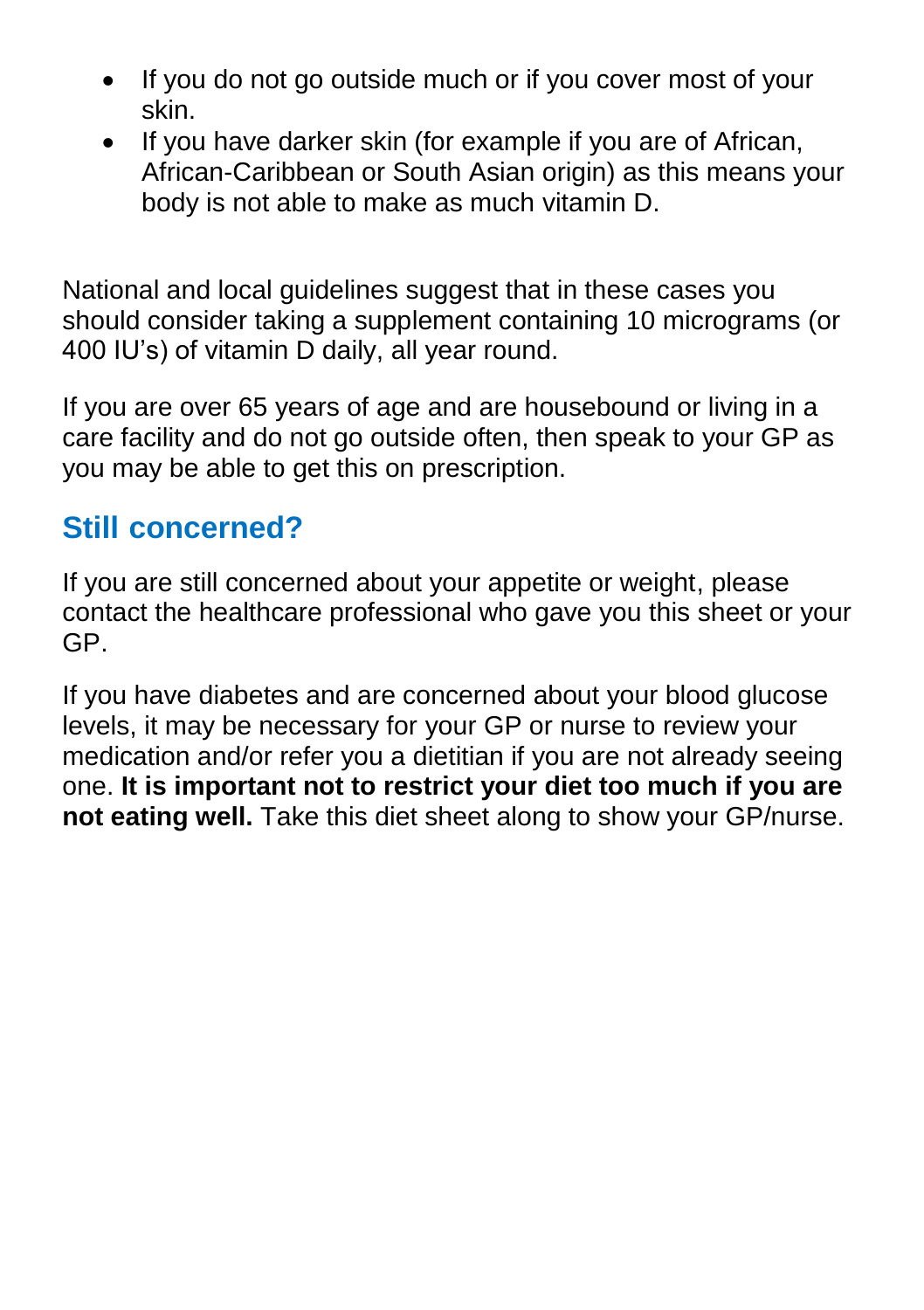## **Please use this space for any notes you may wish to make:**